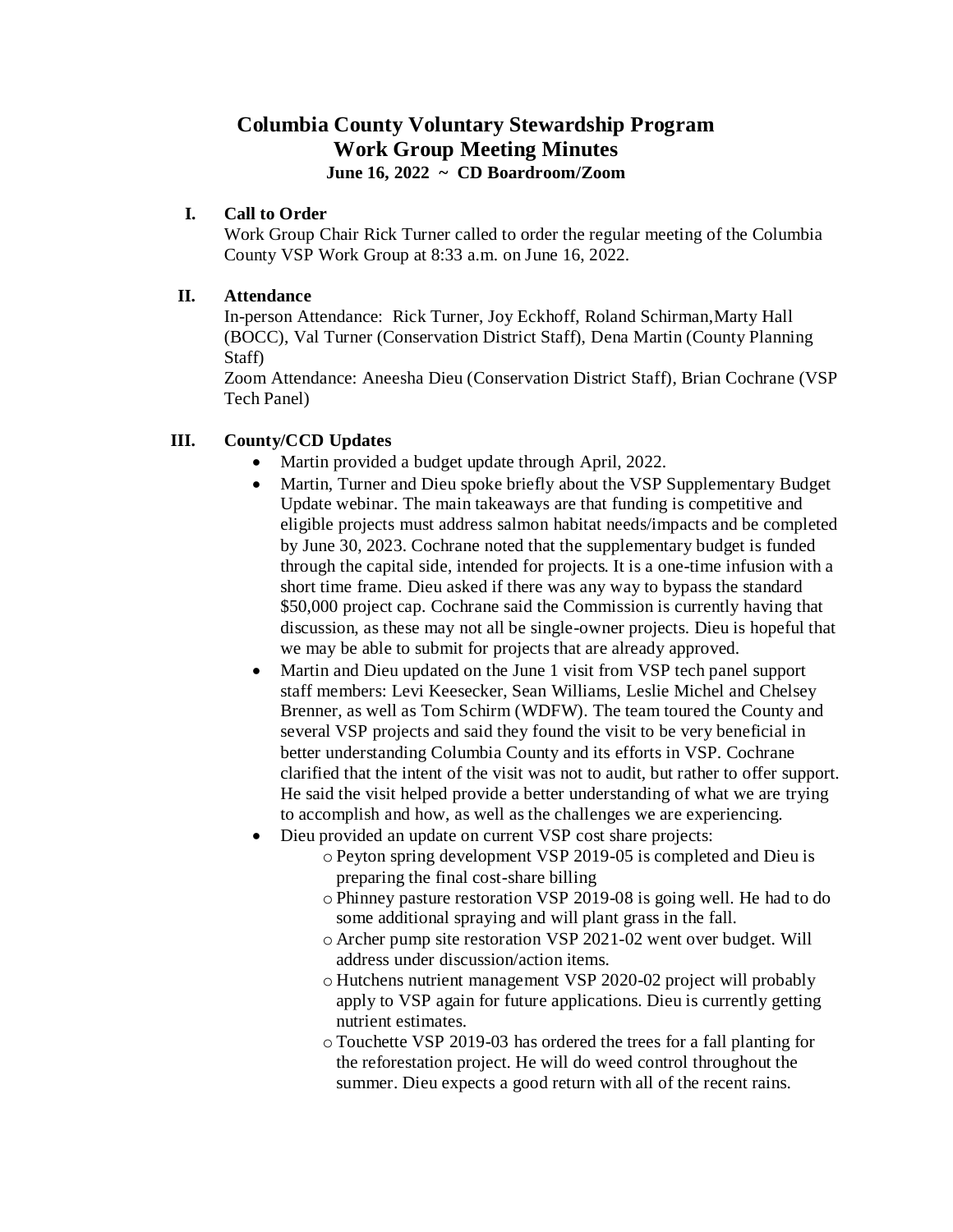o Dieu plans to present additional project applications, but is still working on the final application materials. One may qualify for the new VSP supplementary budget funding.

# **IV. Discussion/Action Items**

- **Archer Project VSP 2021-02 cost increase and potential budget amendment**
	- o Dieu reported that, due to increased materials costs, the Archer project came it at a higher cost that anticipated. The project was approved in July of 2021 with NRI covering \$15,000 and VSP covering 50% of the unfunded \$4,800 of the project, for a total VSP cost share of \$2,400. Final costs came in at \$29341.48 for a total project cost increase of \$9541.48.
	- o Dieu requested VSP pay 50% of the unfunded \$14341.48 for a total VSP cost share of \$7170.74, an increase of \$4770.74 over what was previously approved.
	- o Following discussion, the work group agreed that the cost increase was not the fault of the applicant and cost-share spending to date is approximately 50% of what was budgeted at halfway through the biennium.
	- o *Eckhoff moved to approve amending the VSP cost-share amount for VSP 2021-02 from \$2,400 to \$7170.74. Schirman seconded. All in favor.*

## **Potential livestock fencing project**

- o Dieu let the work group know about a potential livestock fencing project just north of the Bishop/Truesdale Streambank Stabilization Project. Property owner Columbia Straw is looking at ways to supplement its income with the demise of Columbia Pulp and plans to raise livestock. The river has moved and new fence needs built to keep the cattle from the river. Dieu will bring estimates and photos to the next meeting.
- o Schirman asked if the project will be considered a relocation/improvement of the fence or a new fence. Dieu responded that the old fence is not salvageable and will be in a new location, requiring cultural resources.
- o Turner wanted to make sure that there are no restrictions in funding a private business as opposed to a producer. Dieu explained that the only distinction is between private and public funds, and a business is considered private land.

#### **Approve or cancel Mapseed hosting**

- o The annual Mapseed hosting bill is due at a cost of \$800.00
- o The work group agreed that the site has not been utilized and is not worth the expense.
- o *Schirman moved to cancel the Mapseed hosting. Eckhoff seconded. All approved.*
- **Discuss future focus n light of the May 12 Statewide Meeting information and WDFW/Tech Panel support staff visit**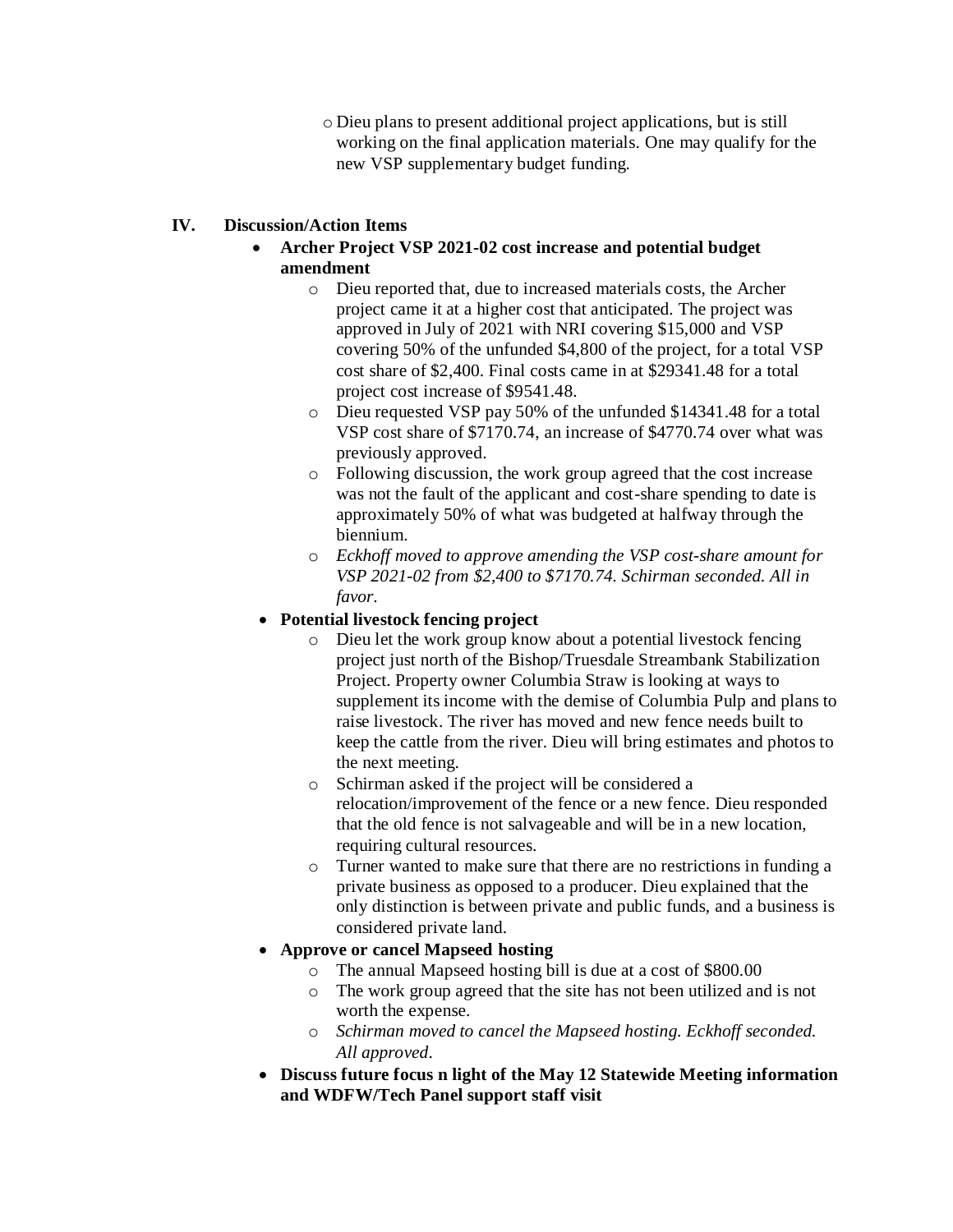- o During the May 12 meeting with the Statewide Technical Panel and the Statewide Advisory Panel the work group became aware that VSP is intended more to monitor the work implemented through other funding sources (rather than implement its own projects) in order to show that voluntary stewardship is effective at protecting critical areas at the watershed scale.
- o Dieu suggested we consider amending the 2021-23 VSP budget by moving some of the Technical Assistance/Cost-share funds to Monitoring in order to help support the technical focus of VSP.
- o Dieu shared an idea for a web-based monitoring platform that could pull in monitoring data from regulatory agencies and environmental agencies. such as WDFW, DOH, DOE, CTUIR, the Conservation District, etc. By bringing the data together in one place, and adding projects by site, layers could be used to monitor changes in critical areas over time. This would be a one-stop shop for monitoring and project efforts and would paint the picture of what is going on in the county, and would also show where there are holes in monitoring efforts. This would prevent a duplication of monitoring efforts.
- o Another benefit is that there is no \$50,000 project cap for monitoring like there is for cost share.
- o Dieu is working with Reed Camp on the project and estimates a cost of \$80,000 for the project, though there could be additional expenses such as a need for new LIDAR in a specific area.
- o Martin asked Cochrane if he felt the project was a good fit for VSP funds. Cochrane said it was a good start and he appreciates Camp's abilities but said the monitoring will need to show the beneficial effect of the implementation and that those dots need to be connected.
- o Dieu explained that overlaying river projects with data on water temperatures and water quality should show a historical improvement in critical area functions, corresponding with projects implemented.
- o Cochrane said he liked the approach and concept but was concerned if the relationship does not show as expected. He suggested piloting where we have the best chance of showing a relationship and scaling down until we have a proof-of-concept and then scaling countywide. o First steps include:
	- Adaptively managing the work plan to change the focus to the monitoring side of things
	- Getting a more accurate project cost estimate
	- **•** Determining if we should scale to the Tucannon and what the budget for just that area would be
	- Work group approval in amending the budget to allow for the project
	- Dieu coordinating with partners to gather data
- o Cochrane said that we need to show, at a watershed scale, that we are protecting critical areas at a watershed scale.
- o Eckhoff asked about the difference between monitoring to show that individual projects are working as opposed to showing that the entire watershed is benefitting from the practices.